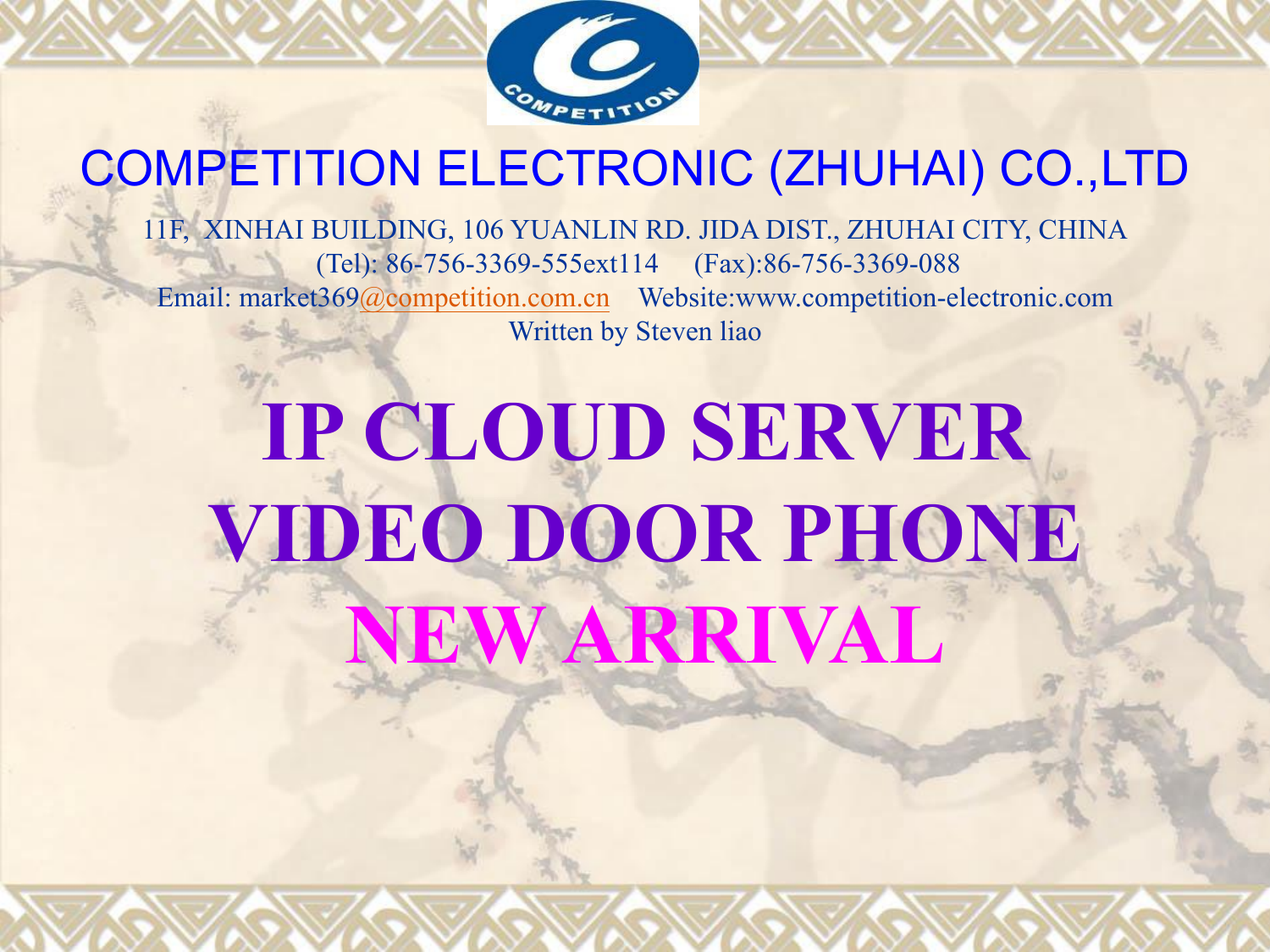#### Model No. DIY8C IP Cloud Video Door Phone

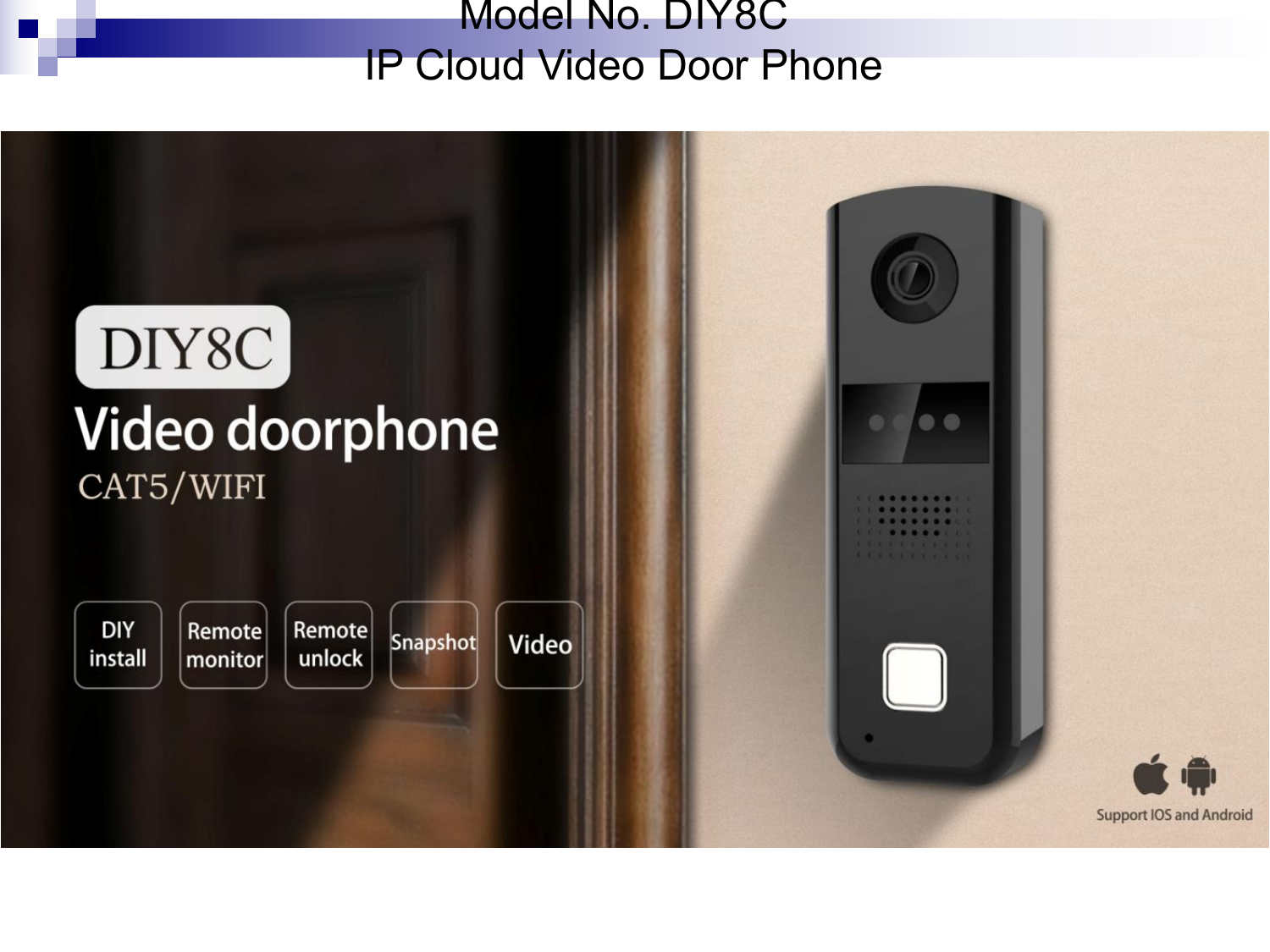### Model No. DIY8C IP Outdoor Station



Watch your house from anywhere Easy for use and setting,<br>DIY for installation and connection<br>Watch your house from anywhere<br>anytime by your smart phone.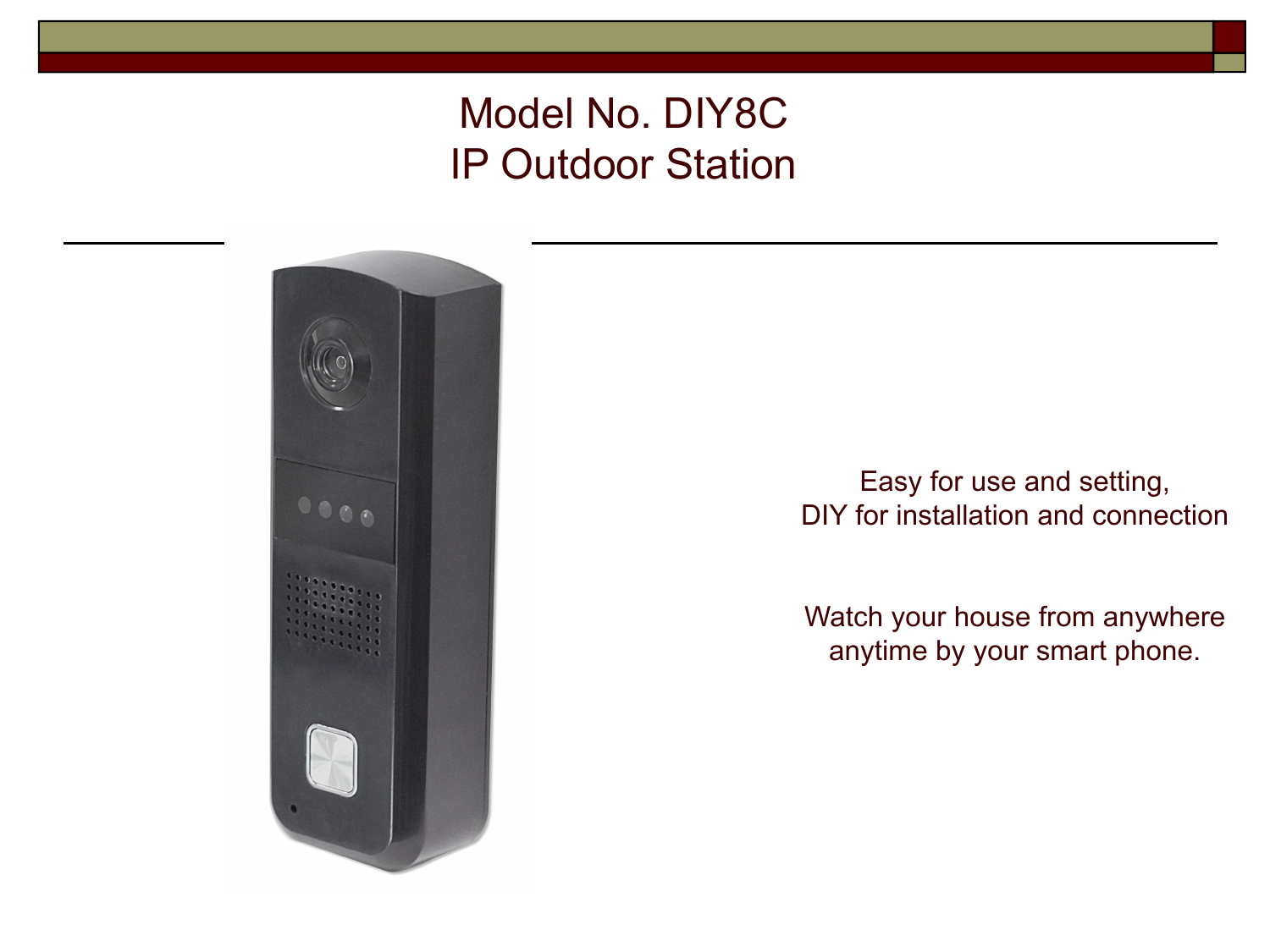### New Metal IP Cloud Smart Doorbell

Directly call and talk with Smart Phone and recording Video

### **Metal Elegant Housing IP Cloud Smart Doorbell**





DIY6C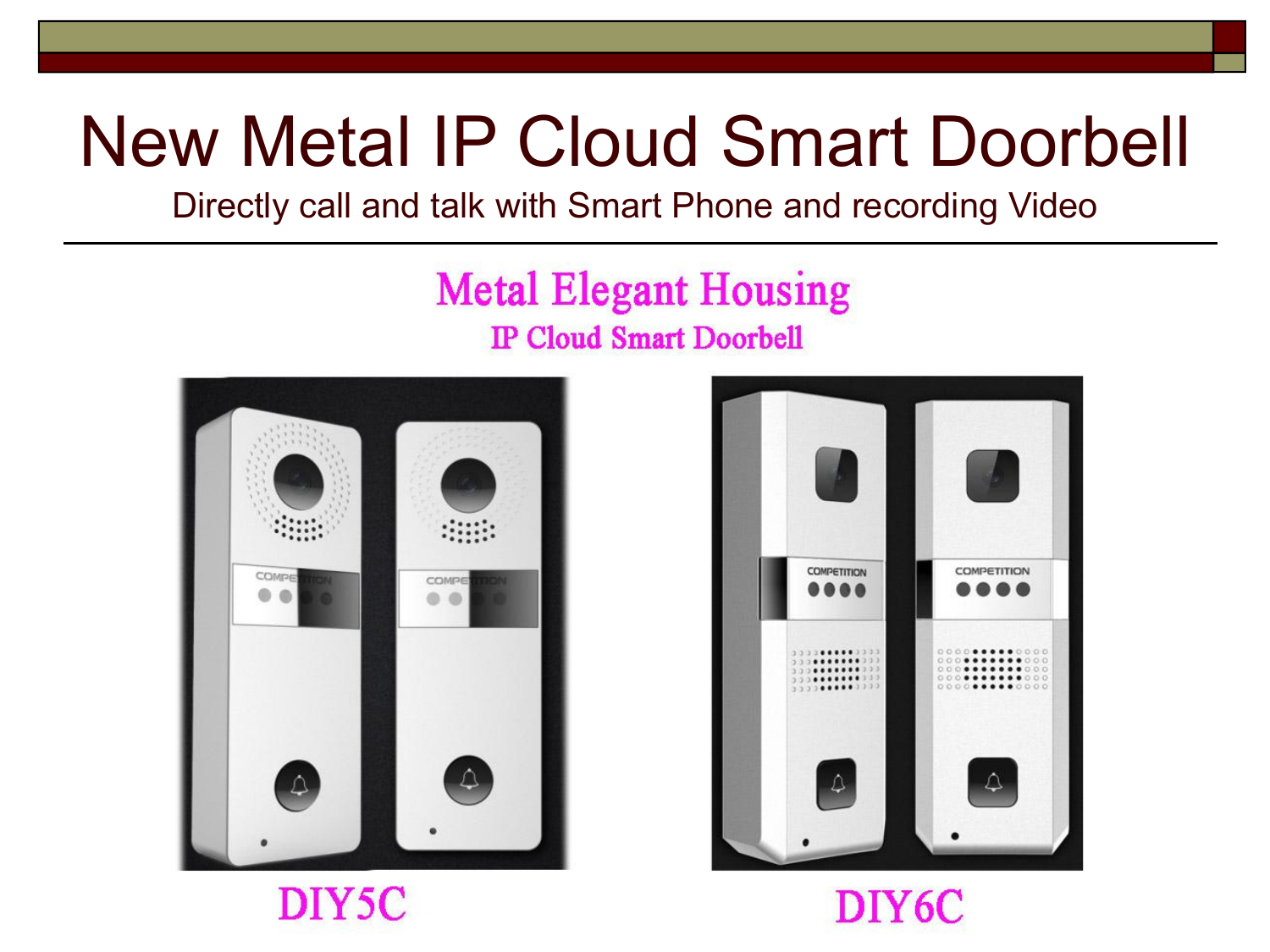### **BASIC FUNCTION**

**1: Outdoor station, with camera,**

 $\bullet \bullet \bullet$ 

- **4: it can call the smart phone APP, video talking, unlocking, video recording, image memory. actively monitor outside.**
- **2: working with IOS or ANDRIOD smart phone/PAD.**
- **3: IP base, cloud server, internet CAT5 cable connection**
- **5: it can work through WIFI**、 **SIM 3G/4G internet , remote control**、 **communication and unlocking.**
- **6: 12VAC power supply for power,max power2.9W, working temperature - 20**℃**~+60**℃**, waterproof IP55**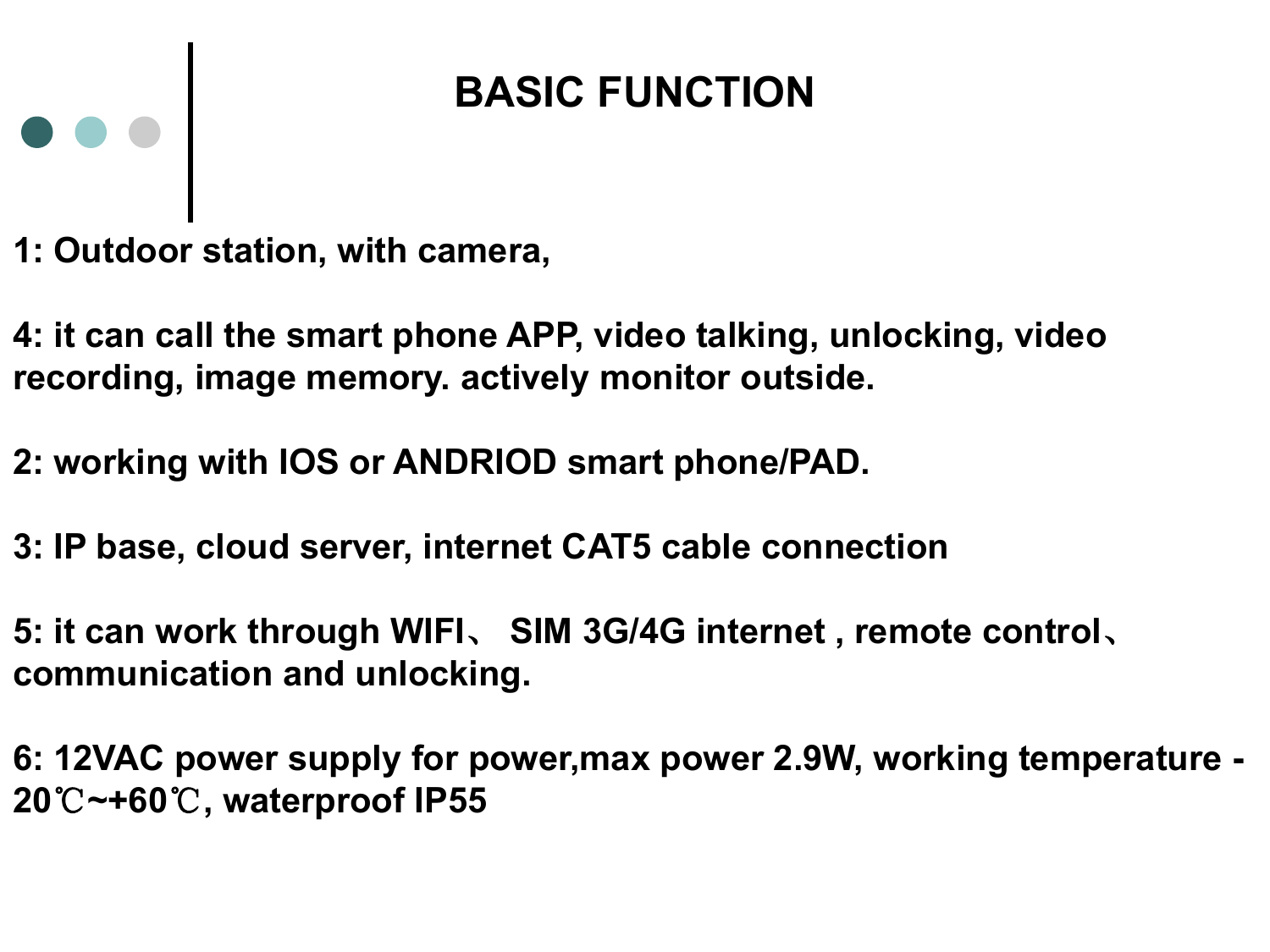

Videos, photos and other data saved in doorbell's TF Card.Can be downloaded via mobile's APP.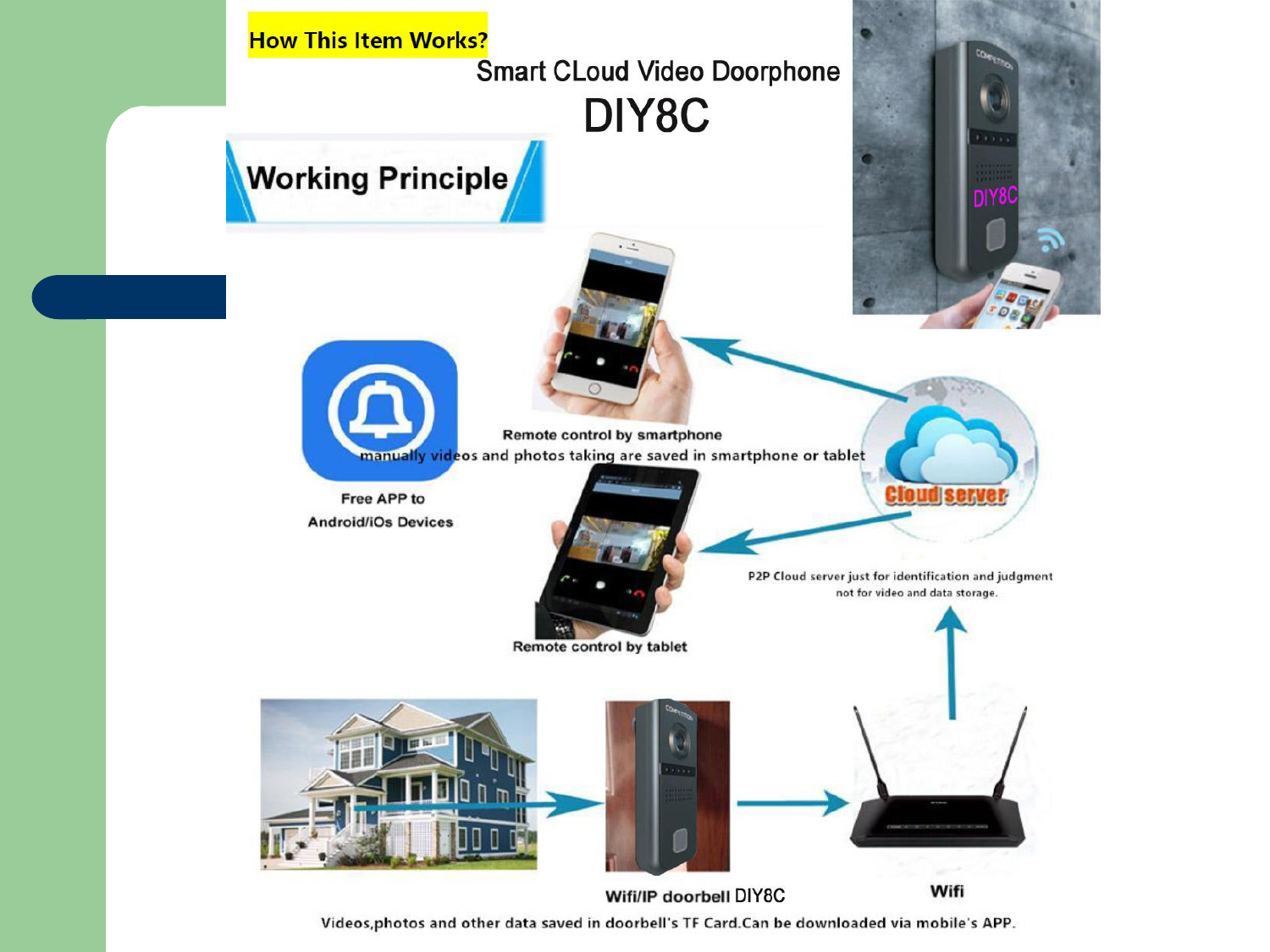CONNECTION DIAGRAM

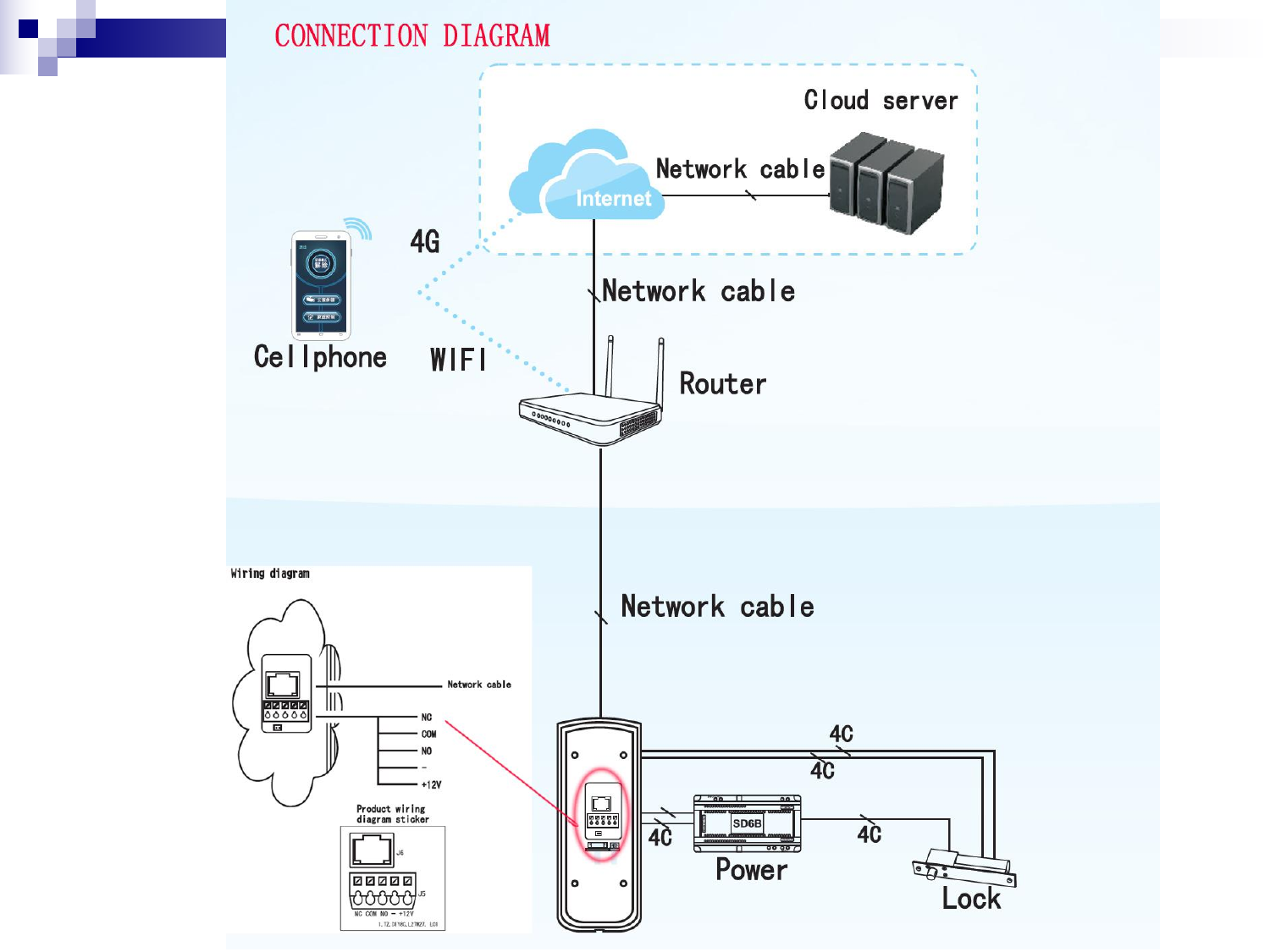Note:

If you use ANDRIOD system,You can go to google play to download the APP "COM HOME GLOBAL", and then use the cloud server in the APP to creat your account and add the equipment DIY8C QR code.

if you use IOS system, you can go to APPLE STORE to download the APP " COM HOME GLOBAL",aand then use the cloud server in the APP to creat your account and add the equipment DIY8C QR code.

also you can go to our link to http://www.competition-electronic.com/download/Operating\_Instructions.rar to download manual to learn more details